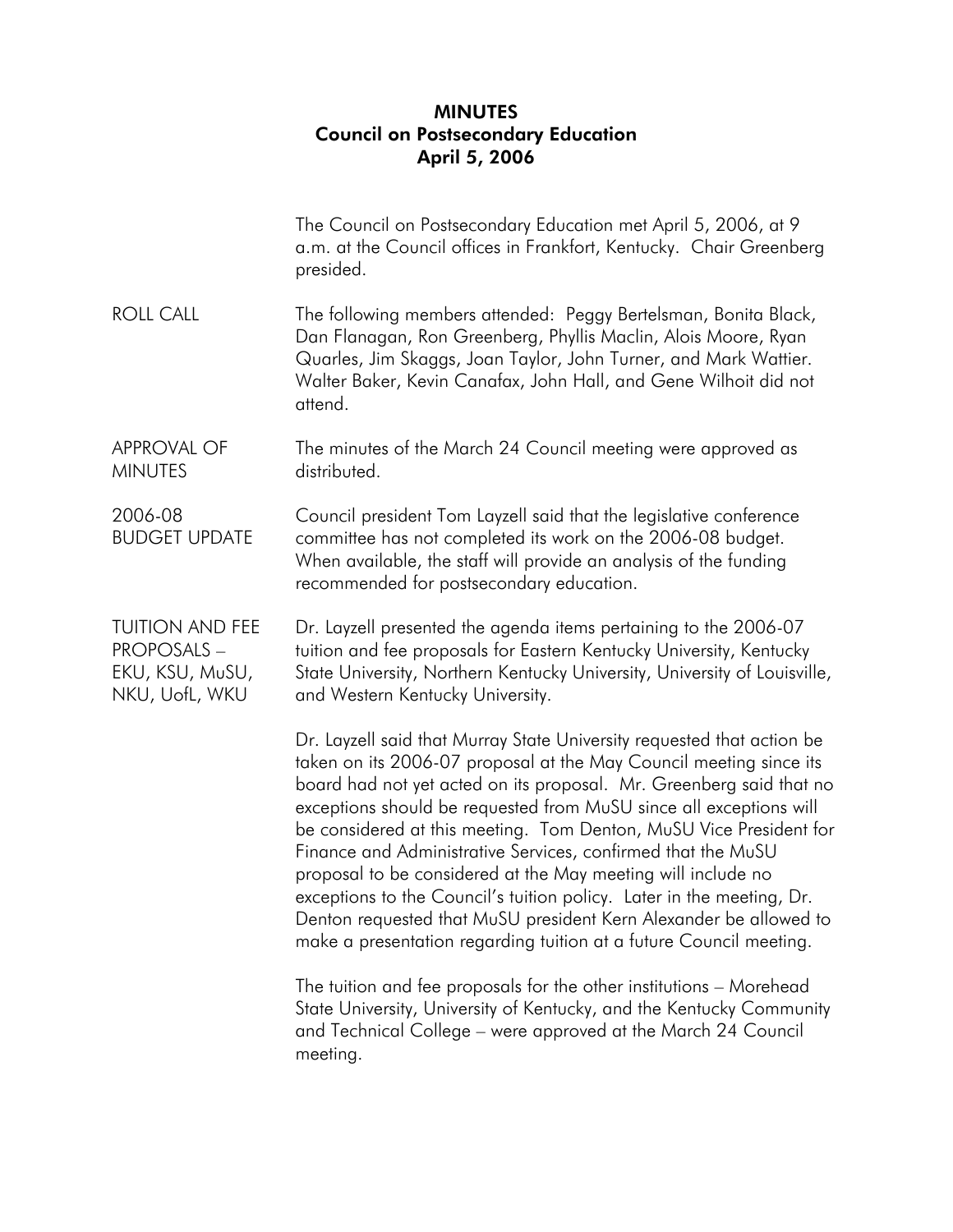RECOMMENDATION: The staff recommends that the Council approve 2006-07 tuition rates for Eastern Kentucky University.

The EKU annual rates for full-time, resident undergraduates will increase from \$4,660 to \$5,192, an increase of \$532 (11.4 percent). This increase is \$1 less than the maximum parameter of \$5,193. Nonresident rates will be \$14,538, 2.8 times the rate charged to residents. This rate meets the Council's parameter that requires nonresident rates be at least 1.75 times the resident rate. Revenue from tuition and fees is projected to increase from \$74.8 million to \$82.5 million or \$7.7 million from 2006 to 2007. EKU is requesting an exception for nonresident students in targeted counties contiguous to Kentucky.

President Joanne Glasser addressed the needs of Eastern Kentucky University, its students, the region, and the Commonwealth. She said that this tuition increase is necessary so that EKU may continue to provide the high-quality educational services the EKU students need and deserve to preserve the integrity of an Eastern degree and to help meet the diverse needs of its primary service region. Given the fact that the EKU service region includes some of the poorest counties in Kentucky and the nation, EKU is especially sensitive to the financial burden postsecondary education places on many Kentucky families today. To ensure that EKU remains true to its heritage as a school of opportunity, EKU has set aside each of the past two years in its base budget \$3 million for need-based financial aid. In addition to accessibility and affordability, EKU must be able to cover increases in fixed costs such as utilities, insurance, and employee benefits. It is critical that the institution be able to fund various academic initiatives to focus on the institution's academic quality as well as initiatives to improve retention and graduation rates.

President Glasser said that, as EKU developed its 2006-07 budget guidelines, based on this tuition increase and the anticipated increase in state appropriations, it gave careful consideration to the university's strategic plan as well as the objectives of HB 1 and the Public Agenda for postsecondary and adult education. The development of the budget involved the input and participation of all segments of the EKU campus, including faculty, staff, and students.

President Glasser pointed out that last year the EKU board approved a larger tuition increase of \$400 per semester for 2006-07 at the time it set the 2005-06 tuition. That decision was made in part because of EKU's historical reluctance to raise tuition at the same rate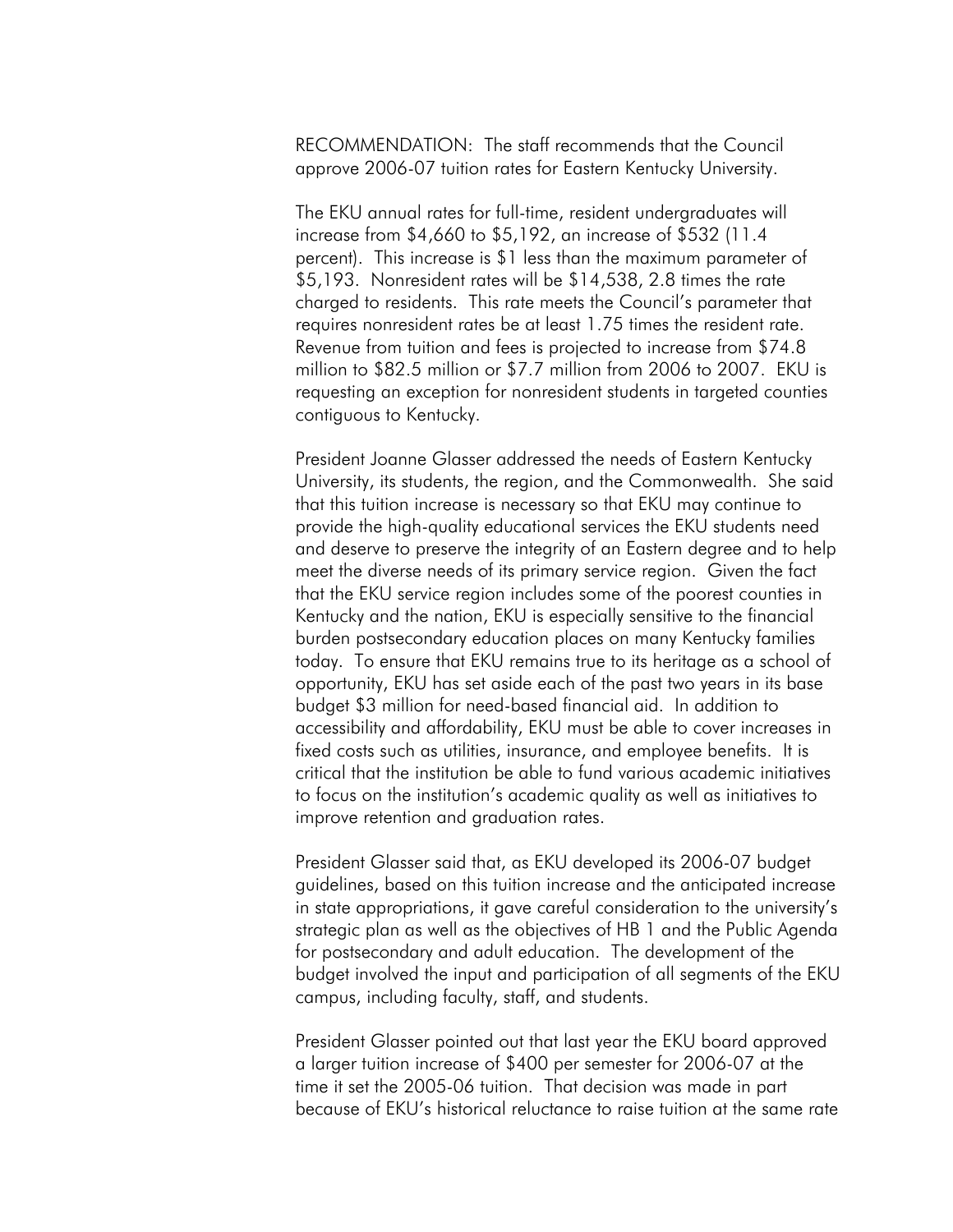of other institutions. She said that the board felt that the increase was imperative to maintain and enhance academic quality, recruit and retain faculty, and deal adequately with aging facilities and infrastructure. She said that the board has expressed its displeasure with the fact that it is unable to move forward with its original twoyear tuition plan. As a result of the cap imposed by CPE, EKU's gross tuition revenues will be \$3.5 million less than they what would have been under the original board-approved tuition plan for 2006-07.

She said that this limits the institution's ability to fund a number of initiatives that would have otherwise been possible. President Glasser said that the tuition increase approved for 2006-07, together with the anticipated increase in state appropriations, will allow EKU to take some steps forward in academic programs and services, recruitment and retention of quality faculty and staff, and outreach services to the region and the Commonwealth, but with scarce resources to fund other initiatives.

Debbie Newsome, EKU Vice President for Financial Affairs, shared additional information concerning the EKU 2006-07 tuition rates.

MOTION: Ms. Bertelsman moved that the recommendation be approved. Mr. Flanagan seconded the motion.

VOTE: The motion passed.

RECOMMENDATION: The staff recommends that the Council approve 2006-07 tuition rates for Kentucky State University.

The KSU annual rates for full-time, resident undergraduates will increase from \$4,468 to \$4,950, an increase of \$482 (10.8 percent). This increase is \$85 less than the maximum parameter. Nonresident rates will be \$11,500, 2.32 times the rate charged to residents, which meets the Council's parameter. Revenue from tuition and fees is projected to increase from \$13.4 million to \$15.1 million or \$1.7 million from 2006 to 2007. KSU indicated that the estimated increase in revenue is due to an increase in both tuition rates and enrollment. KSU is requesting no exceptions to the tuition policy.

President Mary Sias said that two student forums are scheduled in the near future. In addition, a number of campus forums will be held as the institution continues to prepare its final version of the budget to be presented to the KSU board at the end of April.

Dr. Layzell noted that the KSU SGA president spoke at the March 8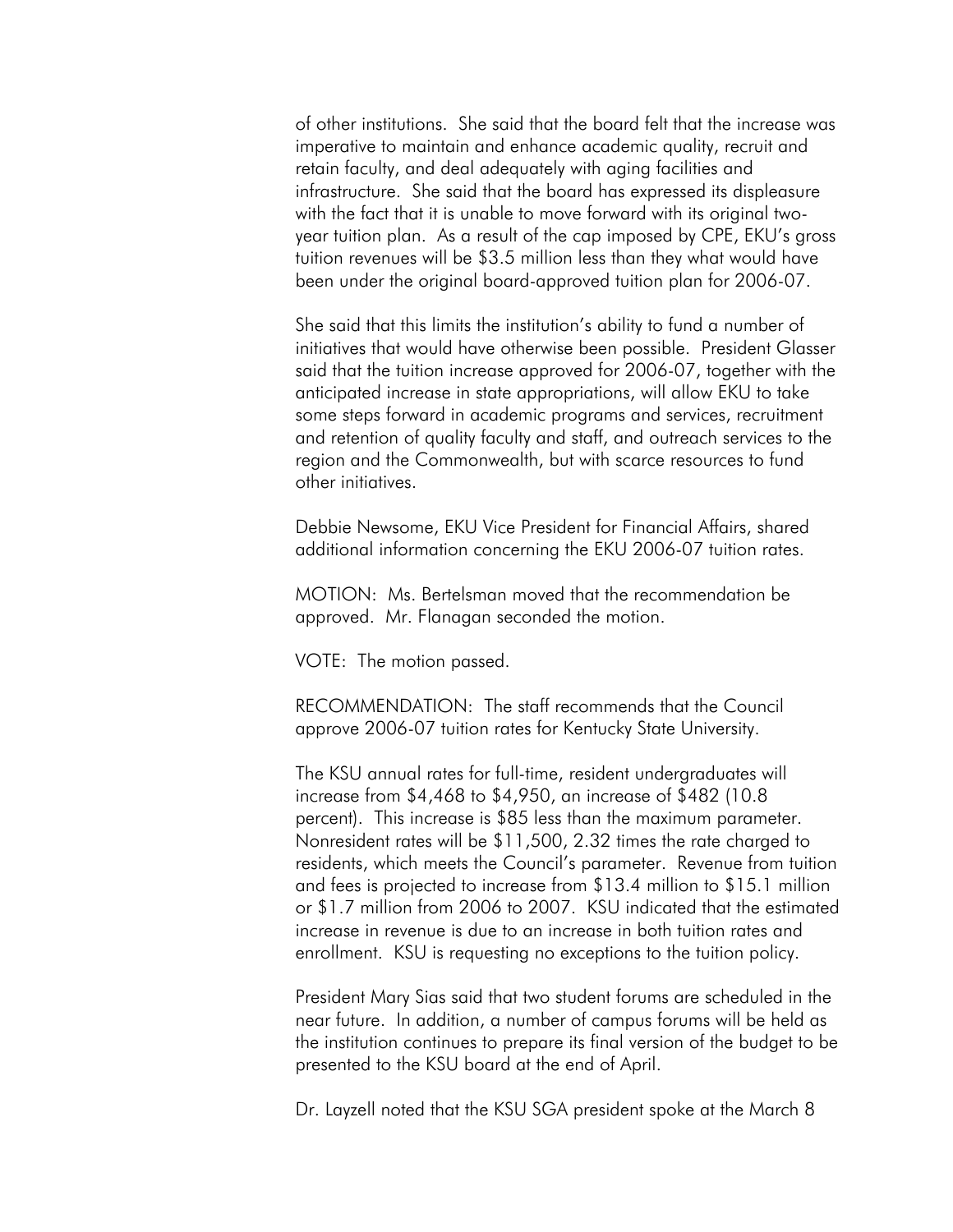Council meeting and indicated that KSU students support the tuition proposal.

MOTION: Mr. Flanagan moved that the recommendation be approved. Mr. Quarles seconded the motion.

VOTE: The motion passed.

RECOMMENDATION: The staff recommends that the Council approve 2006-07 tuition rates for Northern Kentucky University.

Under the NKU proposal, annual rates for full-time resident undergraduates will increase from \$4,968 to \$5,448, an increase of \$480 (9.6 percent). This increase is \$54 less than the maximum parameter. Nonresident rates will be \$10,200, 1.87 times the rate charged to residents, which meets the Council's parameter. Revenue from tuition and fees is projected to increase from \$81.7 million to \$87.8 million or \$6.2 million from 2006 to 2007. NKU is requesting an exception for nonresident students in the PACE (Program for Adult Centered Education) program.

President Jim Votruba said that about 30 percent of NKU's students generate about 44 percent of the institution's income. Like other institutions, NKU depends on that subsidy to augment its budget. Need-based financial aid is being increased by \$250,000 and salaries are being increased by 3.5 percent. The campus involved various campus groups in the discussions about the tuition increase, including the Student Government Association and Faculty Senate.

MOTION: Ms. Bertelsman moved that the recommendation be approved. Ms. Moore seconded the motion.

VOTE: The motion passed.

RECOMMENDATION: The staff recommends that the Council approve 2006-07 tuition rates for the University of Louisville.

Annual rates for full-time, resident undergraduates at UofL will increase from \$5,532 to \$6,252, an increase of \$720 (13 percent). This increase is \$132 less than the maximum parameter. Nonresident rates will be \$16,072, 2.57 times the rate charged to residents, which meets the Council's parameter for nonresident rates. Revenue from tuition and fees is projected to increase from \$125.9 million to \$139.4 million or \$13.5 million from 2006 to 2007. UofL requested no exceptions to the tuition policy.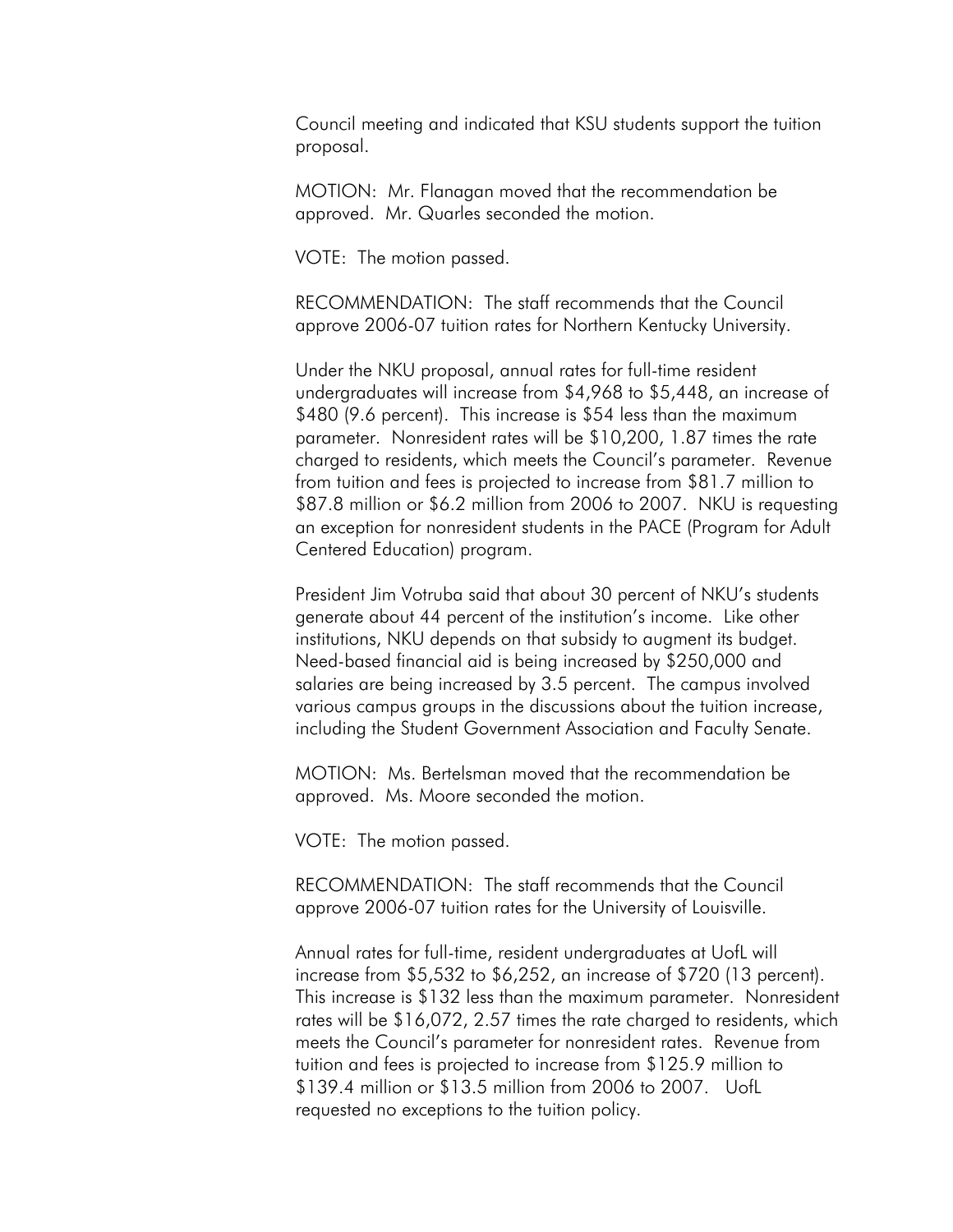MOTION: Mr. Flanagan moved that the recommendation be approved. Ms. Bertelsman seconded the motion.

VOTE: The motion passed.

RECOMMENDATION: The staff recommends that the Council approve 2006-07 tuition rates for Western Kentucky University.

Annual rates for full-time, resident undergraduates at WKU will increase from \$5,316 to \$5,860, an increase of \$544 (10.2 percent). This increase is equal to the parameter established by the Council. Nonresident rates will be \$14,400, 2.46 times the rate charged to residents, which meets the Council's parameter for nonresident rates. Revenue from tuition and fees is projected to increase from \$99.3 million to \$111.9 million or \$12.6 million from 2006 to 2007. WKU requested an exception for nonresident students covered by its tuition incentive program.

MOTION: Ms. Bertelsman moved that the recommendation be approved. Mr. Flanagan seconded the motion.

VOTE: The motion passed.

RECOMMENDATION: The staff recommends that the Council approve tuition and fee exceptions for 2006-07 for Eastern Kentucky University, Morehead State University, KCTCS, Northern Kentucky University, and Western Kentucky University in order to extend current practice regarding selected nonresident populations pending further study.

Dr. Layzell said that nonresident tuition exceptions will be addressed again when tuition rates are considered for 2007-08 to determine if a uniform standard can be developed.

Eastern Kentucky University requested the nonresident rate be 1.59 times the resident rate for students in targeted counties in neighboring states. Based on 2005 enrollment, this exception will apply to 1,114 students. EKU said that the discounted rate is crucial to continue the recruitment and retention of students in these areas which contribute to campus diversity and bring high-performing students to Kentucky. If this exception is not approved, the tuition rate for EKU nonresident students from these counties will be the minimum rate allowable under the Council's parameters, 1.75 times the resident rate.

Morehead State University requested the nonresident rate be 1.25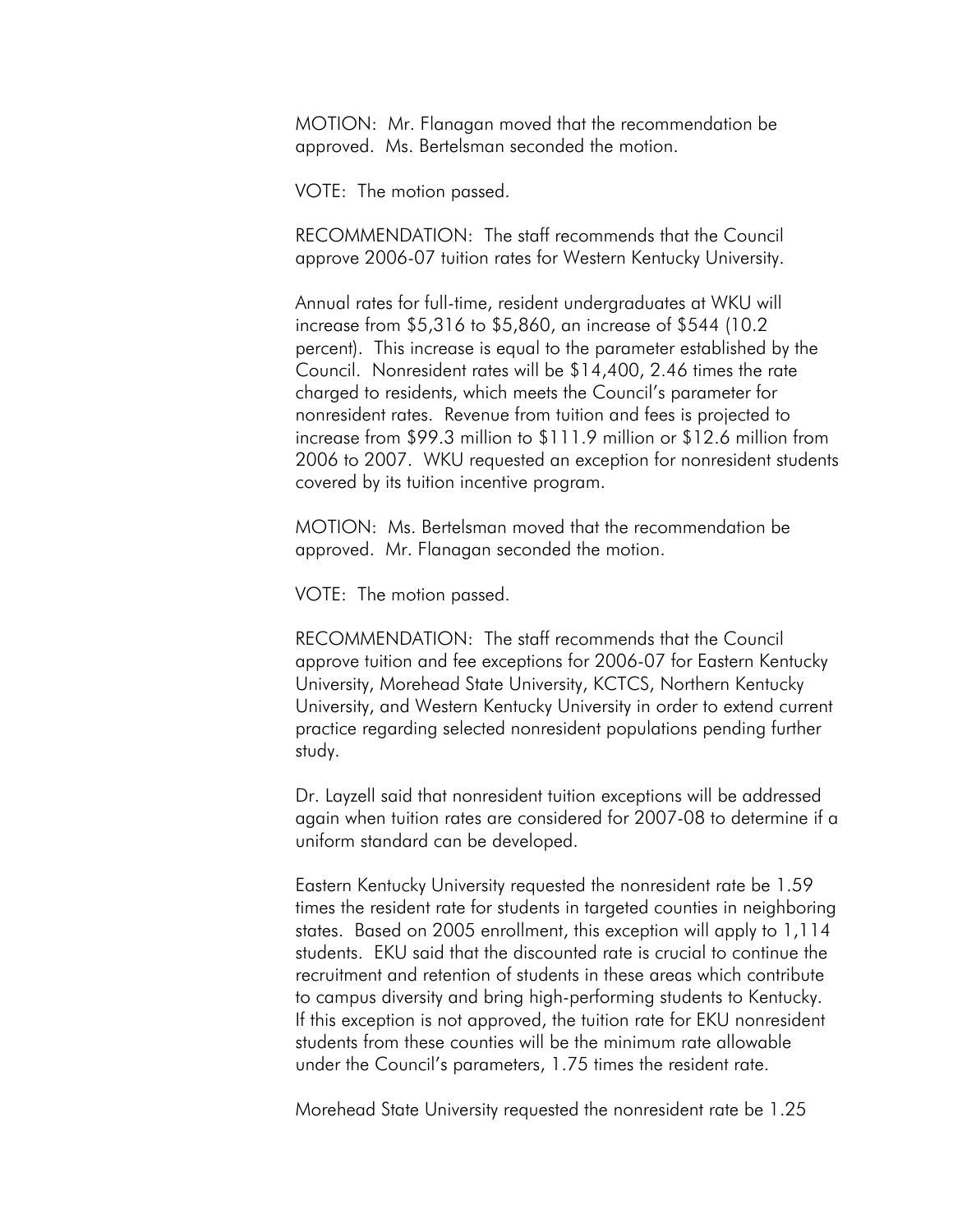times the resident rate for students in targeted counties in neighboring states and select urban areas. Based on 2005 enrollment, this exception will apply to 508 students. MoSU said that the discounted rate is crucial to recruitment and retention of high-performing out-ofstate students and also to the recruitment of minority students. If this exception is not approved, the tuition rate for MoSU nonresident students from contiguous counties and select urban areas will be the minimum rate allowable under the Council's parameters, 1.75 times the resident rate.

KCTCS requested that nonresidents in contiguous counties be charged 1.2 times the resident rate instead of the parameter of 1.75 times the resident rate. Based on 2005 enrollment, the exception will apply to 410 students. KCTCS said that a continuation of its current nonresident tuition structure will yield more tuition revenue than a strict adherence to the Council's parameter. The current nonresident tuition structure is 1.2 times the resident rate for students in contiguous counties and 3.0 times the resident rate for all other nonresident students. Twenty-five percent of all KCTCS nonresident students are from contiguous counties. If this exception is not approved, the tuition rate for KCTCS nonresident students from contiguous counties will be the minimum rate allowable under the Council's parameters, 1.75 times the resident rate or \$191 per credit hour.

Northern Kentucky University requested that an exception be made for students in the PACE (Program for Adult Centered Education) program. The PACE program is designed to serve adults who both live and work in Kentucky, live in Kentucky and work in Ohio or Indiana, or live in Ohio or Indiana but work in Kentucky. Students that live in Ohio or Indiana but work in Kentucky would be eligible for the discounted nonresident tuition proposed by NKU. This tuition rate would be 1.09 times the resident rate. This tuition rate is the product of a market analysis of similar programs within the region that suggested that a higher rate would price the program out of the market. Based on 2005 enrollment, this exception would impact 11 students.

Western Kentucky University requested that an exception be made to the tuition parameter in order to continue the practice of charging students from select counties in Tennessee (18 counties) and Indiana (15 counties), international students, and students from select urban areas at a rate that is 1.25 times the resident rate. WKU argued that this exception is necessary to recruit the best and brightest to Kentucky and to promote diversity on campus. WKU also states that many of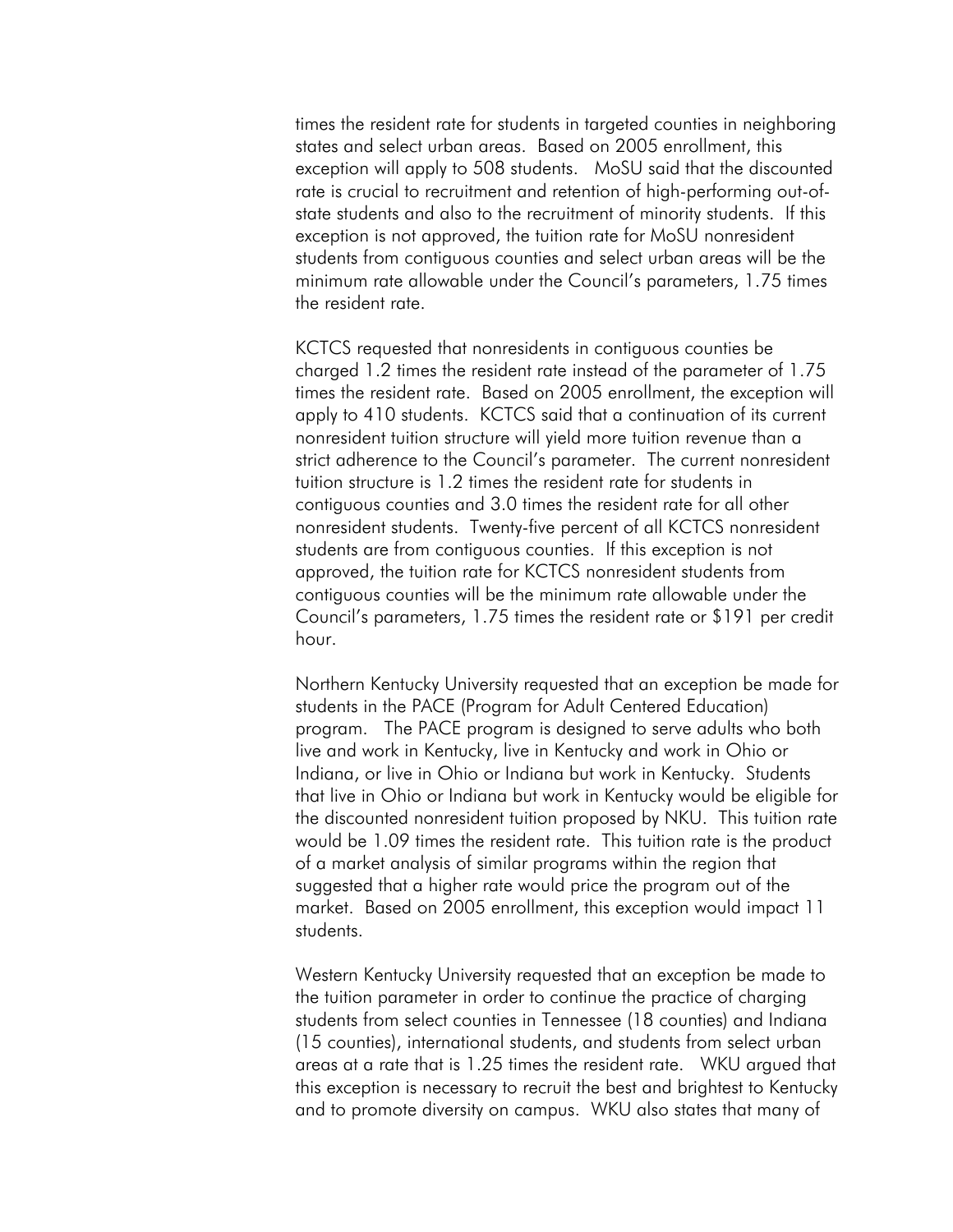these students stay and all contribute to the economic prosperity and intellectual capital of the community and state. Based on 2005 enrollment, 1,333 students would fall under this exception.

MOTION: Ms. Bertelsman moved that the exceptions for EKU, Morehead, KCTCS, NKU, and WKU for 2006-07 be approved. Ms. Maclin seconded the motion.

VOTE: The motion passed.

Ms. Bertelsman requested that all institutions provide an analysis of what happens to nonresident students educated in Kentucky when exceptions are again considered by the Council.

Dr. Layzell said that there are gaps in institutional information systems that make it difficult to separate resident and nonresident students and then to trace their continued presence or lack thereof in the state of Kentucky. This data is important now and in the future given the 2020 educational attainment projections and the obvious need to retain Kentucky graduates and to import people from out of state with necessary educational qualifications. Dr. Layzell said that the information systems will be improved and the staff will update the migration study that was last done about five years ago.

President Sias said that it is important to develop common measures in order to compare data for all institutions. She said that KSU will do further analysis on its nonresident enrollment and may come back with an exception when the 2007-08 tuition rates are considered.

President Votruba said that it is important to look at each institution because the factors that influence the setting of tuition vary greatly for each institution.

WKU president Gary Ransdell requested that the Council review the institutions' reciprocity agreements.

## FUNDING POLICY DEVELOPMENT

Mr. Greenberg said that the Council has put together a list of policy issues for future funding models. The institutions have been asked to provide input. The Council staff will schedule a series of meetings to discuss each of these policy issues. The members of the Strategic Committee on Postsecondary Education (SCOPE) will be invited to attend these meetings to participate in discussions on each of these policy issues. These issues will form the framework for a funding model. Mr. Greenberg said that the Council hopes to develop a better funding model for the future that will provide the right guidance